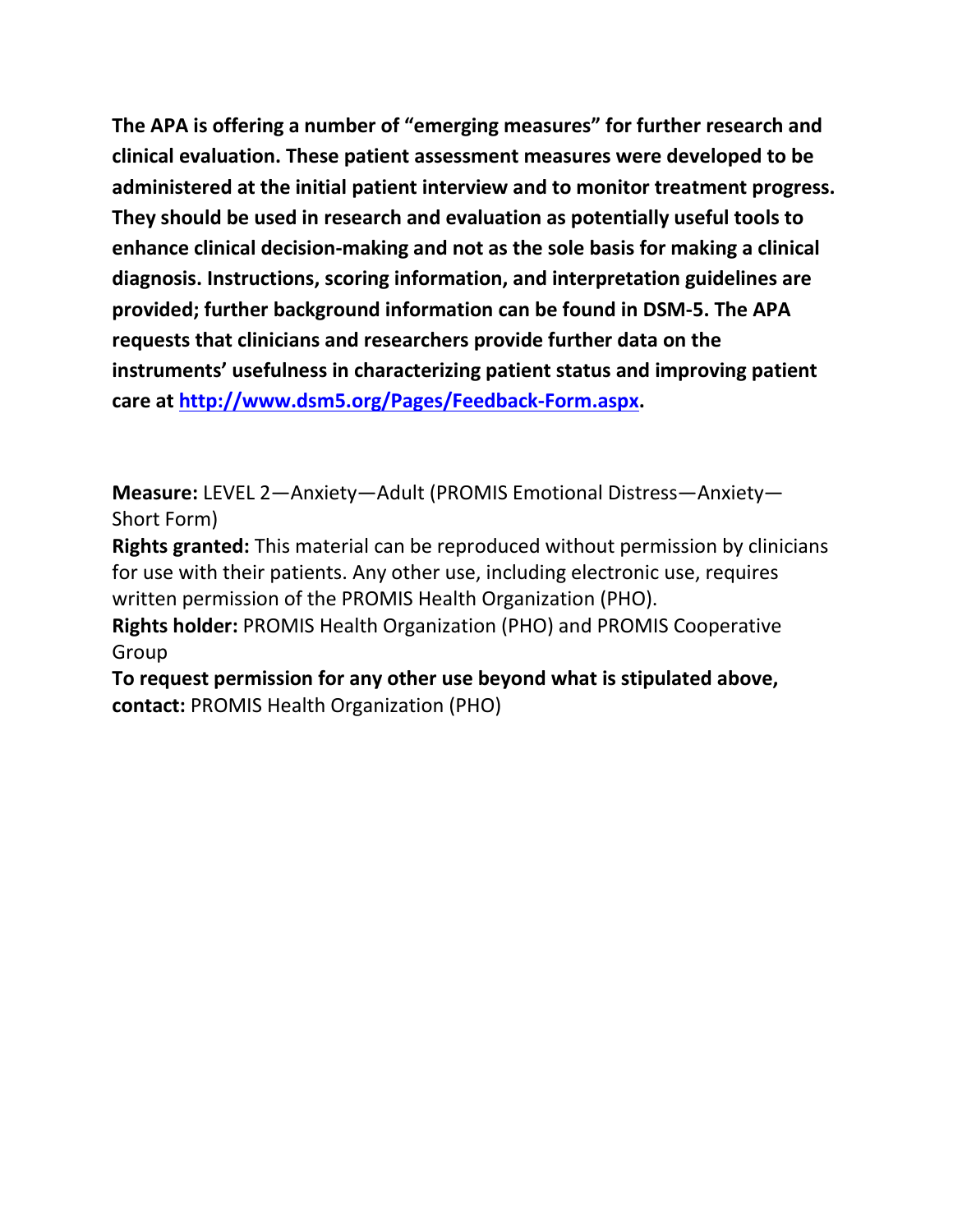## **LEVEL 2—Anxiety—Adult\***

\*PROMIS Emotional Distress—Anxiety—Short Form

| Name:                                                                                             | Age: | Sex: $\Box$ Male $\Box$ Female | Date:      |
|---------------------------------------------------------------------------------------------------|------|--------------------------------|------------|
| If the measure is being completed by an informant, what is your relationship with the individual? |      |                                |            |
| In a typical week, approximately how much time do you spend with the individual?                  |      |                                | hours/week |

**Instructions to patient:** On the DSM-5 Level 1 cross-cutting questionnaire that you just completed, you indicated that *during the past 2 weeks* you (individual receiving care) have been bothered by "feeling nervous, anxious, frightened, worried, or on edge", "feeling panic or being frightened", and/or "avoiding situations that make you anxious" at a mild or greater level of severity. The questions below ask about these feelings in more detail and especially how often you (individual receiving care) have been bothered by a list of symptoms during the past 7 days. Please respond to each item by marking ( $\checkmark$  or x) one box **per row.** 

|    |                                                                |              |             |                  |                                  |               | Clinician<br>Use |
|----|----------------------------------------------------------------|--------------|-------------|------------------|----------------------------------|---------------|------------------|
|    | In the past SEVEN (7) DAYS                                     |              |             |                  |                                  |               | <b>Item</b>      |
|    |                                                                | <b>Never</b> | Rarely      | <b>Sometimes</b> | Often                            | <b>Always</b> | <b>Score</b>     |
| 1. | I felt fearful.                                                | $\Box$ 1     | $\square$ 2 | $\square$ 3      | $\Box$ 4                         | $\square$ 5   |                  |
|    |                                                                |              |             |                  |                                  |               |                  |
| 2. | I felt anxious.                                                | $\Box$ 1     | $\square$ 2 | $\square$ 3      | $\Box$ 4                         | $\square$ 5   |                  |
|    |                                                                |              |             |                  |                                  |               |                  |
| 3. | I felt worried.                                                | $\Box$ 1     | $\square$ 2 | $\square$ 3      | $\Box$ 4                         | $\square$ 5   |                  |
|    |                                                                |              |             |                  |                                  |               |                  |
| 4. | I found it hard to focus on anything<br>other than my anxiety. | $\Box$ 1     | $\Box$ 2    | $\square$ 3      | $\Box$ 4                         | $\square$ 5   |                  |
|    |                                                                |              |             |                  |                                  |               |                  |
| 5. | I felt nervous.                                                | $\Box$ 1     | $\square$ 2 | $\square$ 3      | $\Box$ 4                         | $\square$ 5   |                  |
|    |                                                                |              |             |                  |                                  |               |                  |
| 6. | I felt uneasy.                                                 | $\Box$ 1     | $\square$ 2 | $\square$ 3      | $\Box$ 4                         | $\square$ 5   |                  |
|    |                                                                |              |             |                  |                                  |               |                  |
| 7. | I felt tense.                                                  | $\Box$ 1     | $\square$ 2 | $\square$ 3      | $\Box$ 4                         | $\square$ 5   |                  |
|    |                                                                |              |             |                  | <b>Total/Partial Raw Score:</b>  |               |                  |
|    |                                                                |              |             |                  | <b>Prorated Total Raw Score:</b> |               |                  |
|    |                                                                |              |             |                  |                                  | T-Score:      |                  |

*©2008-2012 PROMIS Health Organization (PHO) and PROMIS Cooperative Group.* 

*This material can be reproduced without permission by clinicians for use with their patients.*

*Any other use, including electronic use, requires written permission of the PHO.*